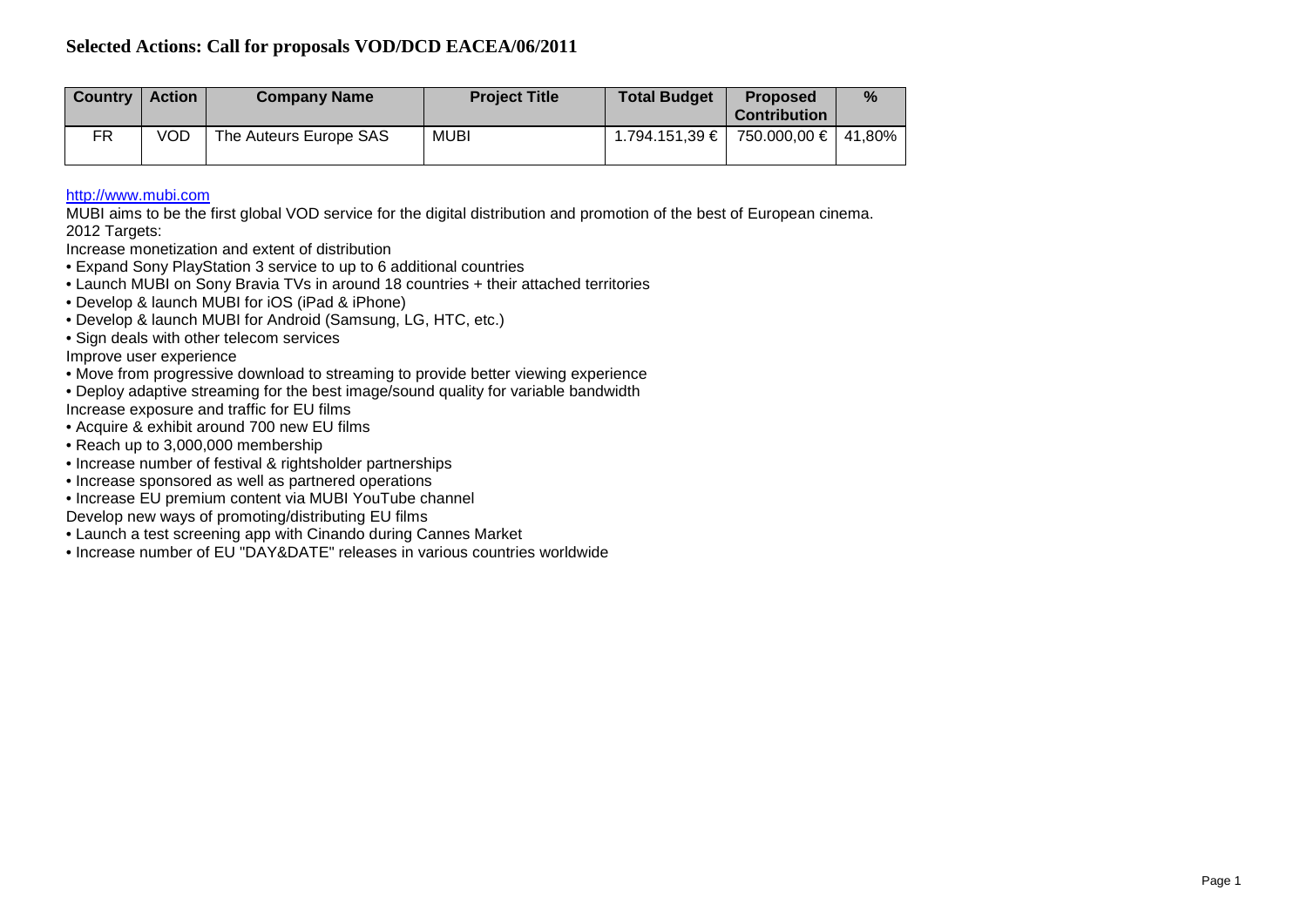| <b>Country</b> | <b>Action</b> | <b>Company Name</b> | <b>Project Title</b>                      | <b>Total Budget</b> | <b>Proposed</b><br><b>Contribution</b> | % |
|----------------|---------------|---------------------|-------------------------------------------|---------------------|----------------------------------------|---|
| FR.            | <b>DCD</b>    | CN Films SAS        | EDCL - European Digital<br>Cinema Library | 1.000.000,00 €      | 500.000,00 € 50,00%                    |   |

# [http://www.cnfilms.fr](http://www.cnfilms.fr/)

The objective of this project is to make sure that European films also benefit from economies of scale, and from the flexibility offered by digital cinema, still relying on the actual balance between producers, sales agent, distributors, and theatres. This can be achieved by sharing the costs and the technical means between several distributors of a same title.

To that extent, this project wishes to build an online film library accessible at all times, gathering all different language versions of a film, and directly usable by any distributor who has bought the rights.

In order to have this library filled, the project aims to encourage the digitalization of European content, and its localization in different language versions. The EDCL project will then provide its distributor members with a flexible and easy to use distribution platform, where it will be able to access to the digital content, and to distribute it in its territory.

EDCL will also allow the sales agents to manage the access rights to the material stored in library, the delivery of "DKDM" (authorization of access to the files), and get reports on the use of the material and the distribution of the content in each territory.

| <b>Country</b> | <b>Action</b> | <b>Company Name</b>                    | <b>Project Title</b>                                 | <b>Total Budget</b> | <b>Proposed</b><br><b>Contribution</b> | $\%$ |
|----------------|---------------|----------------------------------------|------------------------------------------------------|---------------------|----------------------------------------|------|
| HU             | VOD           | Daazo Film- és<br>Médiaszolgáltató Kft | Dazoo.com - the European<br><b>Short Film Centre</b> | 219.470,00 €        | 109.735,00 € 50,00%                    |      |

## [http://www.daazo.com](http://www.daazo.com/)

Daazo.com - The European Short Film Centre aims to be a Cinema/Media project with a growing collection of professional short films and a community web platform for young filmmakers. The content is strictly specified for short films: you can watch, upload and share these works. Daazo organizes and takes part in applications, film contests and in filmmaking workshops. It also delivers the most important news from the short film industry, as well as the latest festival deadlines, interviews, essays. It releases its own magazine for short films, "World of Shorts. Daazo is available on multiple platforms like iPhone or Samsung Smart Hub system. In 2012 they plan to launch a proUser service which will enable filmmakers to present their short films in high quality and circumstances. Beside this, all other features are free.

To collect and present the best free-to-view European shorts is a unique mission on the Internet. This way Daazo aims to encourage young film makers, film schools, festivals and workshops to upload and disseminate their films via this platform, helping them take the first steps in the business, having "dynamic copies" of their works. This is an opportunity to promote themselves, finding viewers, feedback, crew and producers.

Daazo's aim is to create the perfect platform for short films. Nowadays shorts are becoming more successful than ever. Appearing online, getting a wider range of audience, short films are made not only for festivals, film schools or workshops, but for literally world wide distribution.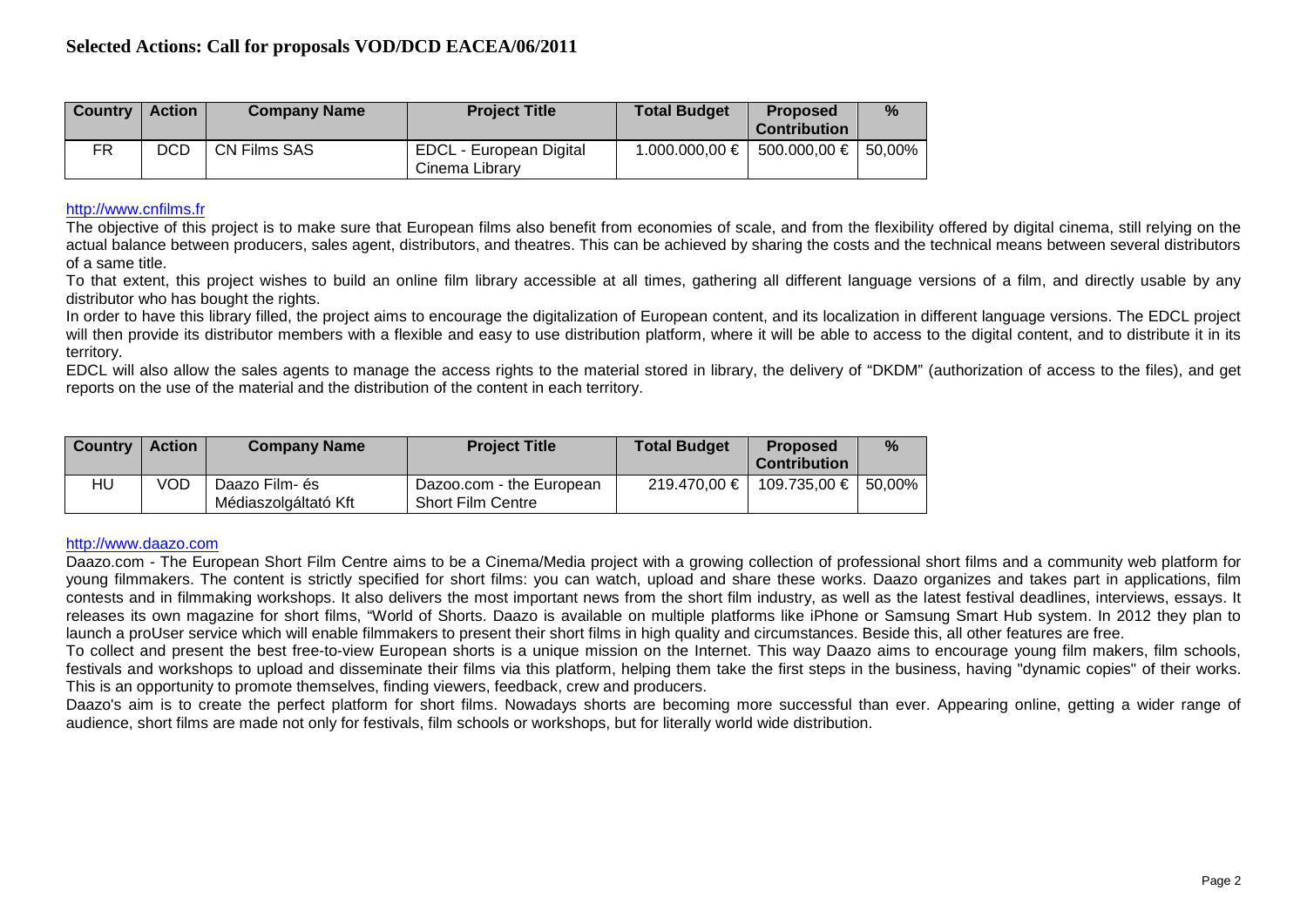| <b>Country</b> | <b>Action</b> | <b>Company Name</b> | <b>Project Title</b> | <b>Total Budget</b> | <b>Proposed</b><br><b>Contribution</b> | $\frac{9}{6}$ |
|----------------|---------------|---------------------|----------------------|---------------------|----------------------------------------|---------------|
| CZ             | VOD.          | Doc-Air os          | Doc Alliance Films   | $283.458.19 \t∈ 1$  | 140.000,00 €   49,39%                  |               |

## [http://dafilms.com](http://dafilms.com/)

The Doc Alliance Films portal was launched on February 27, 2009 as an initiative of Doc Alliance, a partnership of 5 most significant European festivals: Visions du Réel Nyon, DOK Leipzig, Planete Doc Review Warsaw, CPH:DOX Copenhagen and IDFF Jihlava. From 2012, the Doc Alliance will be extended by the French festival FIDMarseille. Its main objective is to present a contemporary, archive and student selection of European creative documentary films accessible to a wide audience all around the world. Legally and for an affordable fee, both film professionals and general audiences are able to stream or download almost 570 films from 55 countries (out of which 31 are European countries) in one of the three offered formats.

Doc Alliance Films is a selective portal; all the films are selected by a festival programme committee which focuses on films of thematic importance, strong issues as well as high aesthetic criteria for the creative approach.

The 6-lingual portal aims to support the diversity of the creative documentary genre of both newcomers and established masters; both discoveries and continuations of recognized works; ensuring their wide circulation across space and time both inside and outside the EU after their limited run at festivals and cinemas.

| <b>Country</b> | <b>Action</b> | <b>Company Name</b>                 | <b>Project Title</b> | <b>Total Budget</b> | <b>Proposed</b><br>Contribution | %                    |
|----------------|---------------|-------------------------------------|----------------------|---------------------|---------------------------------|----------------------|
| FR             | VOD           | Le Meilleur du Cinéma<br><b>SAS</b> | UniversCiné          | 2.536.665,00 €      | 1.000.000,00   <br>€            | $\mid$ 39.42% $\mid$ |

## [http://www.universcine.com](http://www.universcine.com/)

In 2012 the UniversCiné action aims to involve a growing network of up to 13 European countries.

The first axis of development will be the consolidation of the European Federation of Independent Cinema VoD Platforms – EUROVoD, and its progressive enlargement to new European territories. Members of EUROVoD will continue to pool more resources in several fields, such as technology and R&D, marketing and promotion, benchmarking and network, with the aim of further integration. The 'EUROVoD acquisition strategy' will be followed with the objective of acquiring around another 100 European films, most of them unreleased outside of their production countries. They will be highlighted simultaneously on each VoD platform of the network, in order to significantly increase the transnational circulation of European cinema and promote European talent.

The second axis will be to strengthen the strategic position of the co-beneficiaries VoD services on their respective markets. In addition to marketing & advertising operations towards large audiences, co-beneficiaries will pursue development of their 'multi-channel' distribution (web, IPTV, cable, Connected TV, tablets) and will reinforce ties with national public institutions.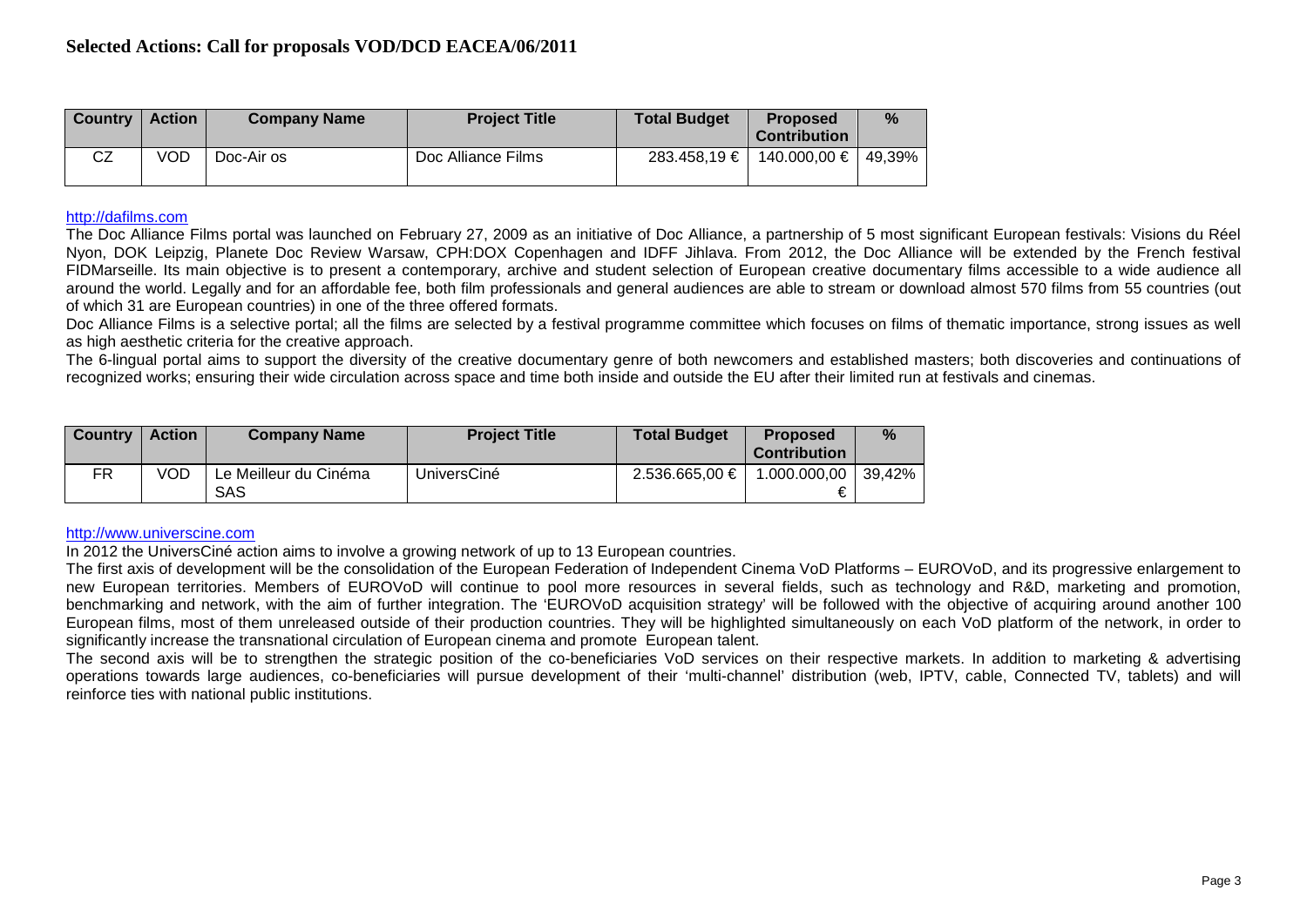| <b>Country</b> | <b>Action</b> | <b>Company Name</b> | <b>Project Title</b> | <b>Total Budget</b> | <b>Proposed</b><br><b>Contribution</b> | % |
|----------------|---------------|---------------------|----------------------|---------------------|----------------------------------------|---|
| AT             | VOD           | <b>Flimmit GmbH</b> | flimmit.com          |                     | 782.069,27 € 391.000,00 € 50,00%       |   |

## [http://www.flimmit.com](http://www.flimmit.com/)

Flimmit aims to be a universal platform for the online distribution of films. Two key features guarantee easy and legal access to films and related content in the Internet. An in-house VoD shop that offers around 700 films, documentaries, movie classics, niche and independent films in various languages.

A film search tool that analyses, aggregates and compares well over 100,000 films and provides geo-targeted access to e.g. over 24,000 stream and download products thereof in the German-speaking market.

The site includes social media tools, filtering and recommendation features. Improvements in 2012 aim to cater for a refinement of the platform's usability. They include further development of community based services with a strong focus on social media features, implementing next generation social, personalization and recommendation tools. Furthermore multi-lingual access to films via IPTV, SVoD, AVoD and specialising of the in-house catalogue, adding newly curated European country editions and increasing the European dimension by cooperating with other VoD platforms.

| <b>Country</b> | <b>Action</b> | <b>Company Name</b>         | <b>Project Title</b> | <b>Total Budget</b> | <b>Proposed</b><br><b>Contribution</b> | $\%$ |
|----------------|---------------|-----------------------------|----------------------|---------------------|----------------------------------------|------|
| NL             | VOD           | <b>Stichting DocsOnline</b> | <b>DocsOnline</b>    | $313.480,00 \in$    | 140.000.00 €   44.66%                  |      |

## <http://www.docsonline.tv/>

DocsOnline, more than a VOD-website for documentaries

At www.docsonline.tv, DocsOnline has aimed to gather a trendsetting collection of both recent and classic creative documentaries. Now, this traditionally inaccessible cultural treasure is available to a wide audience 24 hours a day.

Income for documentary makers

Half of the subscription fees paid by viewers go directly to those holding the rights to the documentaries that have been watched. DocsOnline aims to provide a platform for documentary filmmakers to present and promote their work and make it profitable.

Growing: Visitors can choose from over 300 quality documentaries on the site today. The aim is to continue growing this collection in the coming years.

Innovative approach: The site is innovative in various ways. The appealing and user friendly layout is thematically organized and encourages visitors to discover parts of the world previously unknown to them. Viewers watch documentaries on demand, when and where they choose, without depending on television networks. High quality and low prices make the range of documentaries unique. The interests of documentary makers are also promoted by DocsOnline. It is even possible to share a section of a documentary with other persons by using the innovative videocutter.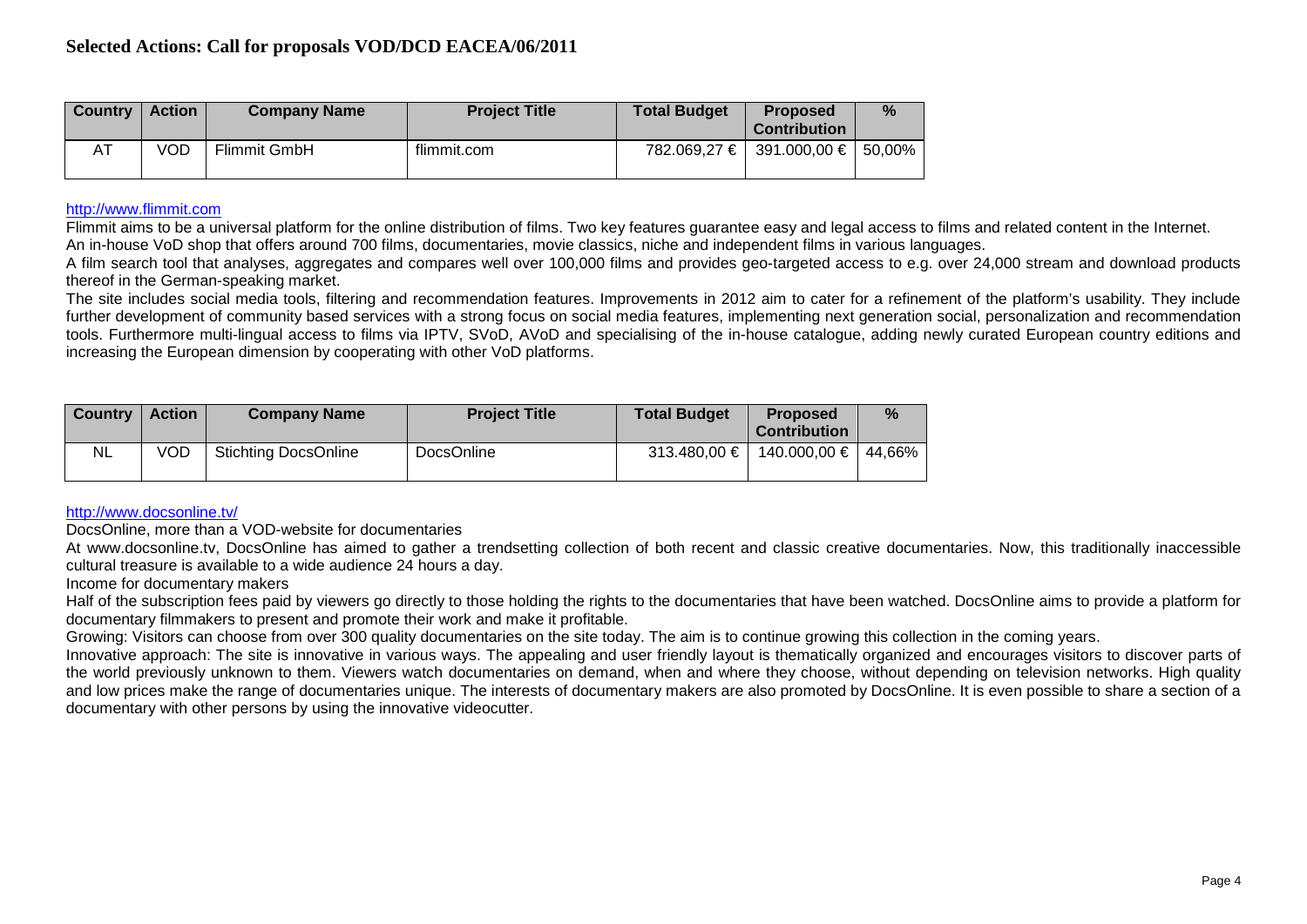| <b>Country</b> | <b>Action</b> | <b>Company Name</b> | <b>Project Title</b> | <b>Total Budget</b> | <b>Proposed</b><br><b>Contribution</b> | $\%$ |
|----------------|---------------|---------------------|----------------------|---------------------|----------------------------------------|------|
| FR.            | VOD           | Museec SAS          | medici.tv            |                     | 1.569.849,00 €   290.000,00 €   18,47% |      |

[http://www.medici.tv](http://www.medici.tv/)

Launched in April 2008, medici.tv became within 3 years the leading digital platform in the world for top quality documentaries and performing arts programmes, with a special focus on classical music.

medici.tv now offers almost 650 titles on Video on Demand combining a unique library of concerts, artist's portraits, documentaries, operas, archives and educational programmes. The catalogue aims to reflect the richness of the European audiovisual production in this area. Every year they present about 80 live events, free of charge, featuring the greatest artists, concert halls and festivals of our time. This "freemium" model is well established today and they are starting to get the benefits of this longterm approach.

The audience is international, coming from more than 180 countries and significant investments have been made to release medici.tv in Japanese and Chinese, in addition to the English and French versions.

2011 has been a very important year as a new website was launched (medici V2) in order to optimize performance, especially in terms of SEO (search engine optimization) with complete new front and back interfaces in HTML, and in terms of cross media, medici.tv is now available on iPhone and iPad. The other tablets and Smartphones like Androïd will continue to be a priority this year.

The business model is diversified between subscriptions revenues and sponsoring, completed by the company's own investments and public funding.

2012 would be therefore dedicated to strengthen the fundamentals of medici.ty: acquisition of great VoD programmes, superb line up of free live events, intensification of the promotional exposure and diversification of the channels via the mobility, IPTV and all the new screens which are appearing every time. This is a fascinating period of time in the media world. Museec aims , as a full independent and European player, to establish their platform as the international reference for cultural audiovisual programmes.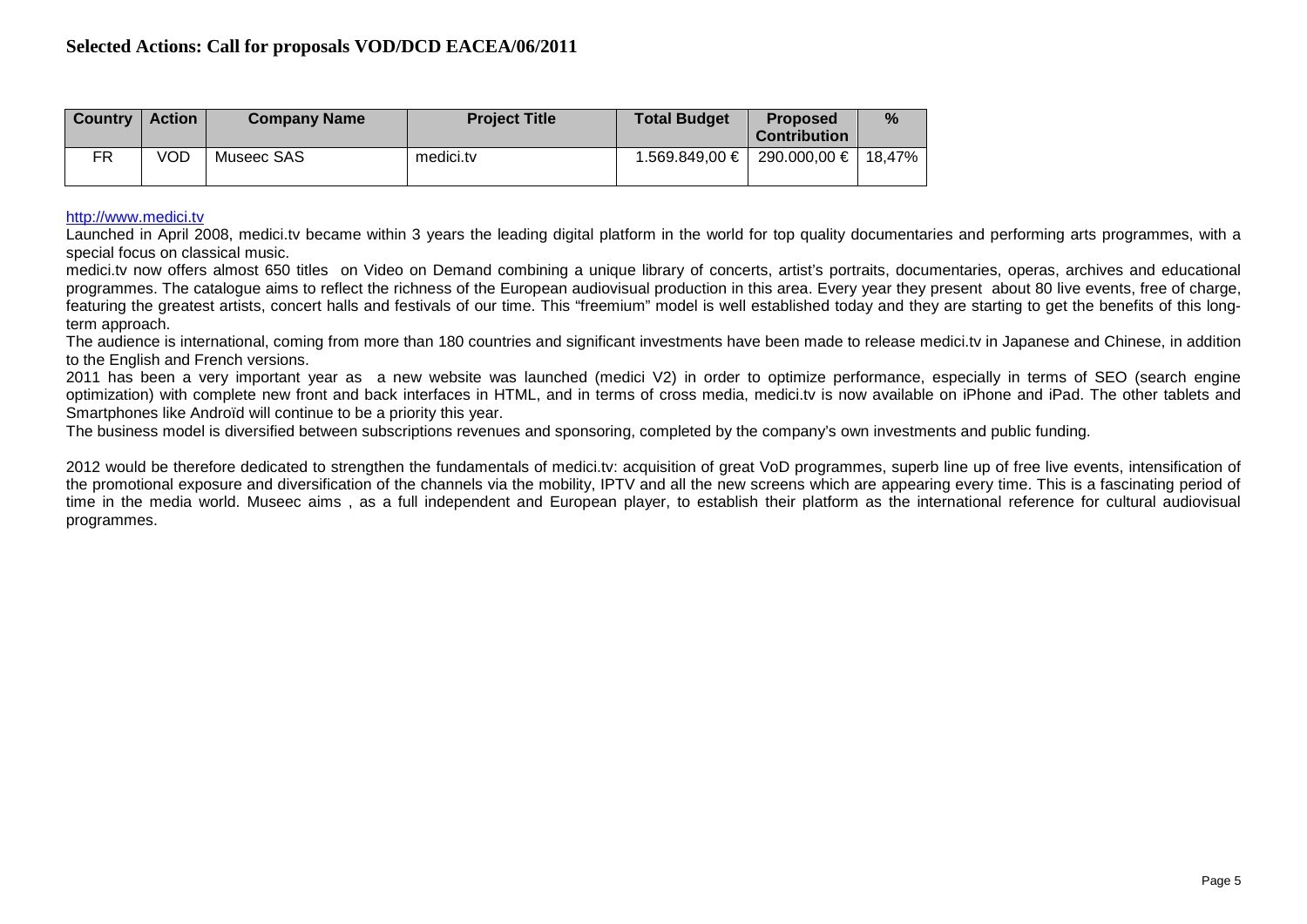| <b>Country</b> | <b>Action</b> | <b>Company Name</b> | <b>Project Title</b> | <b>Total Budget</b> | <b>Proposed</b><br><b>Contribution</b> | $\%$ |
|----------------|---------------|---------------------|----------------------|---------------------|----------------------------------------|------|
| DE             | VOD           | EYZ Media OHG       | realevz.tv           |                     | 760.385,57 €   370.000,00 €   48,66%   |      |

#### [http://www.realeyz.tv](http://www.realeyz.tv/)

realeyz.tv aims to offer sophisticated, often hard to find European audiovisual content via VOD distribution. Focus: documentaries about music, culture, media, social issues, independent fiction, experimental works. realeyz.tv has developed on- and offsite solutions to deliver content to target audiences. The platform offers its growing usership multi-lingual access to films via TVOD, SVOD, EST, content aggregation to third-party platforms and innovative content widget systems. The site includes an online magazine and aims to offer connectivity to leading social network Facebook.

Third term focuses on audience expansion and sales increase through innovative on- and offsite (widget, mobile, connected TV) solutions that bring films to key target audiences. realeyz.tv increases accessibility for audiences regardless of language or impairment. An extensive professional marketing plan promotes outreach through onand offline campaigns utilising affiliate marketing, social media and partner networks.

| <b>Country</b> | <b>Action</b> | <b>Company Name</b> | <b>Project Title</b> | <b>Total Budget</b> | <b>Proposed</b><br><b>Contribution</b>   | $\%$ |
|----------------|---------------|---------------------|----------------------|---------------------|------------------------------------------|------|
| ES             | VOD           | Comunidad Filmin SL | Filmin               |                     | $642.916,79 \in$   213.410,00 €   33,19% |      |

## [http://www.filmin.es](http://www.filmin.es/)

The filmin project resulted from the union of nine of the most important production and distribution companies in Spain: Alta Films, Avalon Distribución, Cameo, El Deseo, Golem, Tornasol, Wanda Visión, Versus Entertainment and Vértigo Films. They joined forces with Vostok, Ooyala and Brightcove, technology companies, who are leaders in web design and streaming service.

filmin was designed for anyone who lives off or for the best of the independent cinema in Europe.

During the four years of life, filmin has been consolidated as one of the the best VOD platforms in Spain, promoting initiatives like the simultaneous film openings on the Internet and cinemas, the creation of a flat rate (Subscription VoD), launching online Film Festivals or working with traditional film festivals to create direct to VoD collections of Films awarded in those festivals.

On filmin, members have the possibility to download content on their portable devices or watch streaming movies in high quality. They have a wide choice of films, from movies awarded in the most prestigious festivals, to cinematographic treasures available for the first time in Spain. Users are also able to upload their own short-films or "reels, or read and comment on the last news about festivals, film shoots or the Spanish box office.

Also filmin is part of the European federation of platforms of Video on Demand: EuroVoD. They aim to encourage the exchange of European titles and to benchmark of some fundamental services.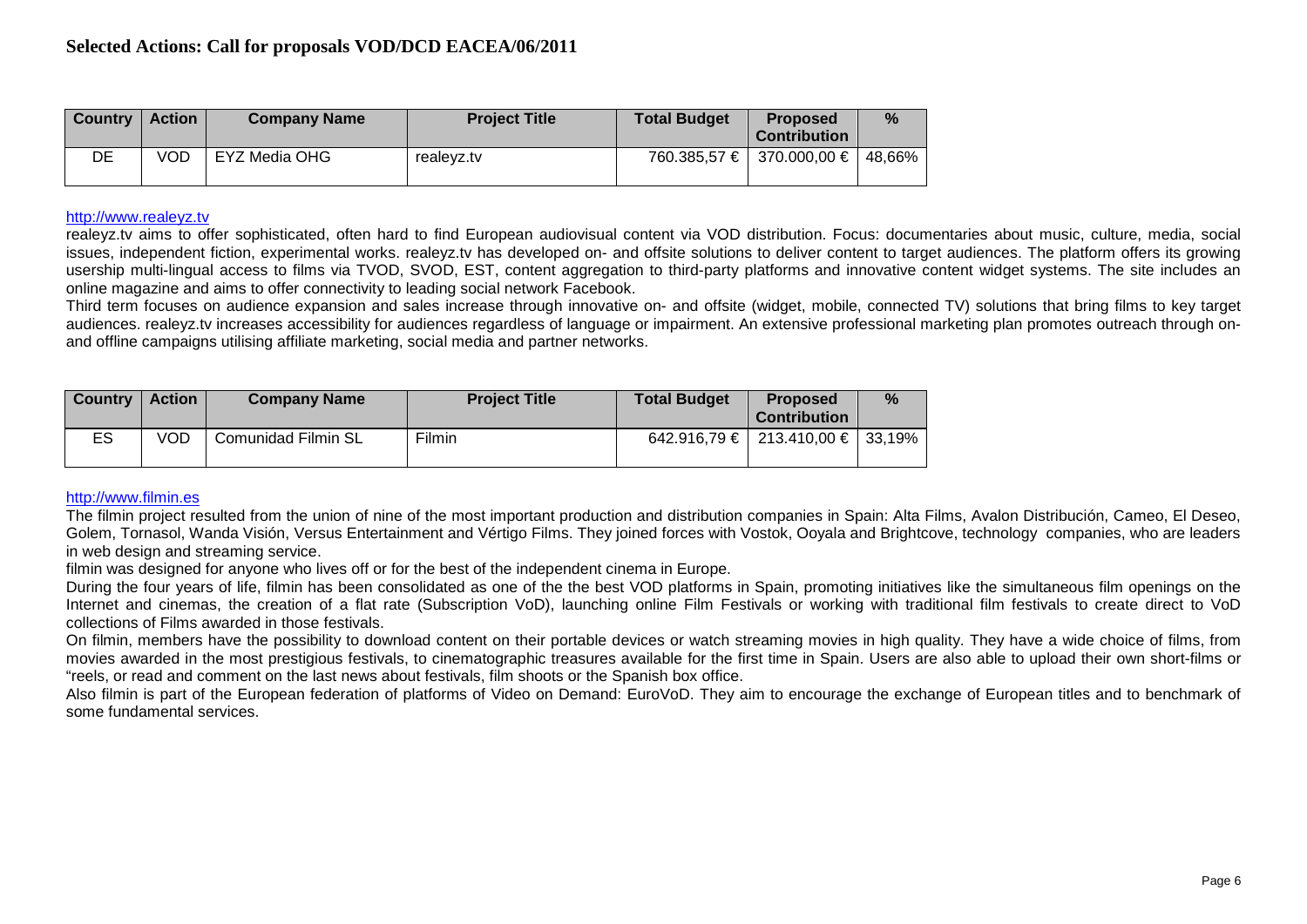| <b>Country</b> | <b>Action</b> | <b>Company Name</b> | <b>Project Title</b> | <b>Total Budget</b> | <b>Proposed</b><br><b>Contribution</b> | $\frac{9}{6}$ |
|----------------|---------------|---------------------|----------------------|---------------------|----------------------------------------|---------------|
| DE             | <b>DCD</b>    | Reelport GmbH       | Europe's Finest      | 810.000,00 $\in$    | 400.000,00 €   49.38%                  |               |

## [http://www.finest-film.com](http://www.finest-film.com/)

Europe's Finest aspires to be the largest collection of film classics and current arthouse films for digital cinemas. Major works of Denmarks' most prominent director of silent films Dreyer, films like Fitzcarraldo, Nosferatu and Aguirre of Werner Herzog or in depth retrospectives of Rohmer or Fridrikson – all added last year - speak for themselves. As a preferred distributor for archives from all over Europe and a backup for prominent sales agents Reelport holds a unique position in the market place. They aim to be the only European-wide agency with hundreds of screenings in more than a dozen European territories.

In 2012 the objective is to add more intriguing titles to the Europe's Finest catalogue, adding a second pillar to Europe's Finest: A network of databases that will contain 90 % of all DCPs available in Europe. Also Reelport will propose a model contract that will allow for the theatrical screening of these films. With digitisation initiatives in France, Netherlands, Slovakia etc. the time was never better for a coordination effort to provide access to European film heritage.

Thus Reelport aims to improve the circulation of cinematic works by addressing the main obstacles to their diffusion: they aim to provide the knowledge on where the material is and a way of easily obtaining the rights.

| <b>Country</b> | <b>Action</b> | <b>Company Name</b> | <b>Project Title</b> | <b>Total Budget</b> | <b>Proposed</b><br><b>Contribution</b> | $\%$ |
|----------------|---------------|---------------------|----------------------|---------------------|----------------------------------------|------|
| DA             | VOD           | FIDD ApS            | Movieurope           | $350.000.00 \in I$  | 175.000,00 € 50,00%                    |      |

# [http://www.movieurope.com](http://www.movieurope.com/)

Movieurope – Films from Your Country.

Movieurope aims to service anyone anywhere with a selection of quality films from any European country.

All films will be packed in National Packages and/or spoken language, and will be a selection of feature films, documentaries, short films, animation and alternative content. All films will be available in the original language and in as many subtitled versions as the rights holder can deliver.

Each National Package requires a minimum of 50 titles before launch. By 01.01.2012 FIDD aims to be ready to launch National Packages from; Denmark, Sweden, Norway, Finland, Iceland, Estonia and Austria.

The objective in 2012 will be; Polish, German, French, Spanish and Italian.

The users will be offered a monthly subscription to a National Package for around 6€ with unlimited access.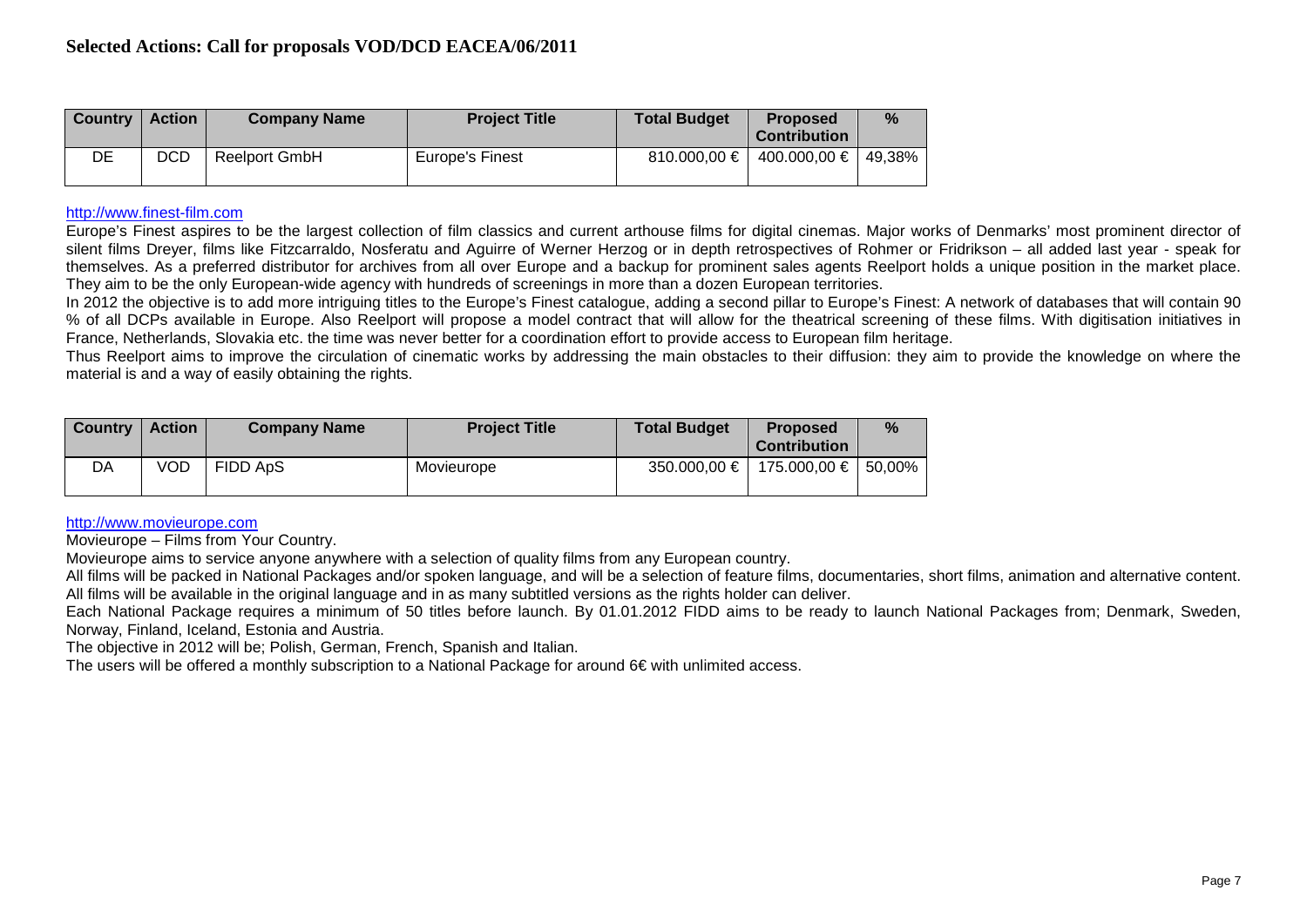| <b>Country</b> | <b>Action</b> | <b>Company Name</b>  | <b>Project Title</b> | <b>Total Budget</b>                        | <b>Proposed</b><br><b>Contribution</b> | $\%$ |
|----------------|---------------|----------------------|----------------------|--------------------------------------------|----------------------------------------|------|
| FR             | VOD           | <b>Filmoline SAS</b> | <b>FILMOTV</b>       | $2.096.300,61 \in$   300.000,00 €   14,31% |                                        |      |

## [http://www.filmotv.fr](http://www.filmotv.fr/)

In 2012, FilmoTVs' action aims to achieve 3 main objectives:

- Consolidate the already existing services in France, Belgium and Luxembourg. FilmoTV aims to be the only web pure player to propose a real «movie on demand» channel with a qualitative editorial line and a subscription offer.

FilmoTV is not a regular movie VOD platform. The concept relies on a selective approach, massive editorial content and an original programming of the catalogue. The mission is to propose the best of European and International movies.

They plan to acquire around 500 new movies in 2012, mainly European, and to commission about 50 specialists of cinema to highlight every movie proposed.

- Strengthen the commercial development. They plan to reinforce the distribution of the branded offers on IPTV, connected TVs and Tablets. The objective is to bring the service on every device and network within the next 3 years.

- Initiate European platforms, involving UK, Germany, Italy and Spain. Ongoing market studies are being made in order to prepare the launch of a major European project inspired by the existing FilmoTV concept and based on grouping and sharing resources.

| <b>Country</b> | <b>Action</b> | <b>Company Name</b> | <b>Project Title</b> | <b>Total Budget</b> | <b>Proposed</b><br><b>Contribution</b> | $\%$ |
|----------------|---------------|---------------------|----------------------|---------------------|----------------------------------------|------|
| ES             | VOD           | Kiwi Media SL       | Shortz!              | 402.515.22 €        | 200.000,00 €   49,69%                  |      |

## [http://www.shortz-tv.com](http://www.shortz-tv.com/)

Operated by Kiwi media S.L., Shortz! aims to be the biggest European mobile VoD offer presenting high quality and award winning European short films. It was launched in March 2009 as an off-portal solution – users all over the world can access and navigate through their mobile browsers and applications on their smartphones and tablets.

Kiwi Media achieved the integration into several mobile network operators' (MNO) portals between 2009 and June 2011, still with negotiations in process – not only focusing on European MNO's. Massive changes in mobile content distribution within operators and the rise of applications from 2009, motivated the development of Shortz! applications for smartphones and tablets. Kiwi Media intends to maximise the reach to end-users / consumers through distribution / sale of those apps and of the stand-alone off-portal as well as the number of on-portal integrations of operators. Recently operators started their own appstores providing new distribution channels as well as independent app stores with direct access to users. In addition to this, in 2012 Kiwi Media will pursue a multi-platform strategy,e.g. applications for Connected TV. The approach of Shortz! – key elements:

1. high quality, award winning, European content suitable for mobile devices

2. compelling applications for smartphones and tablets as well as other platforms like Connected TV, with flexible pricing and revenue models

3. close cooperation with mobile operators and independent applications stores offering a tailored solution for the technical and systematic integration into their existing content portfolio as well as for the new application stores of the MNO's

4. innovative marketing and distribution approach using all possible means of digital marketing, including social media optimization and new arising possibilities of the distribution and marketing of mobile applications including strong distribution partnerships

The ambition is to be THE mobile VoD platform / application for mobile devices with a multi-platform approach predominantly European short movies for a maximum of viewers world-wide and building a brand for European high-quality short films.